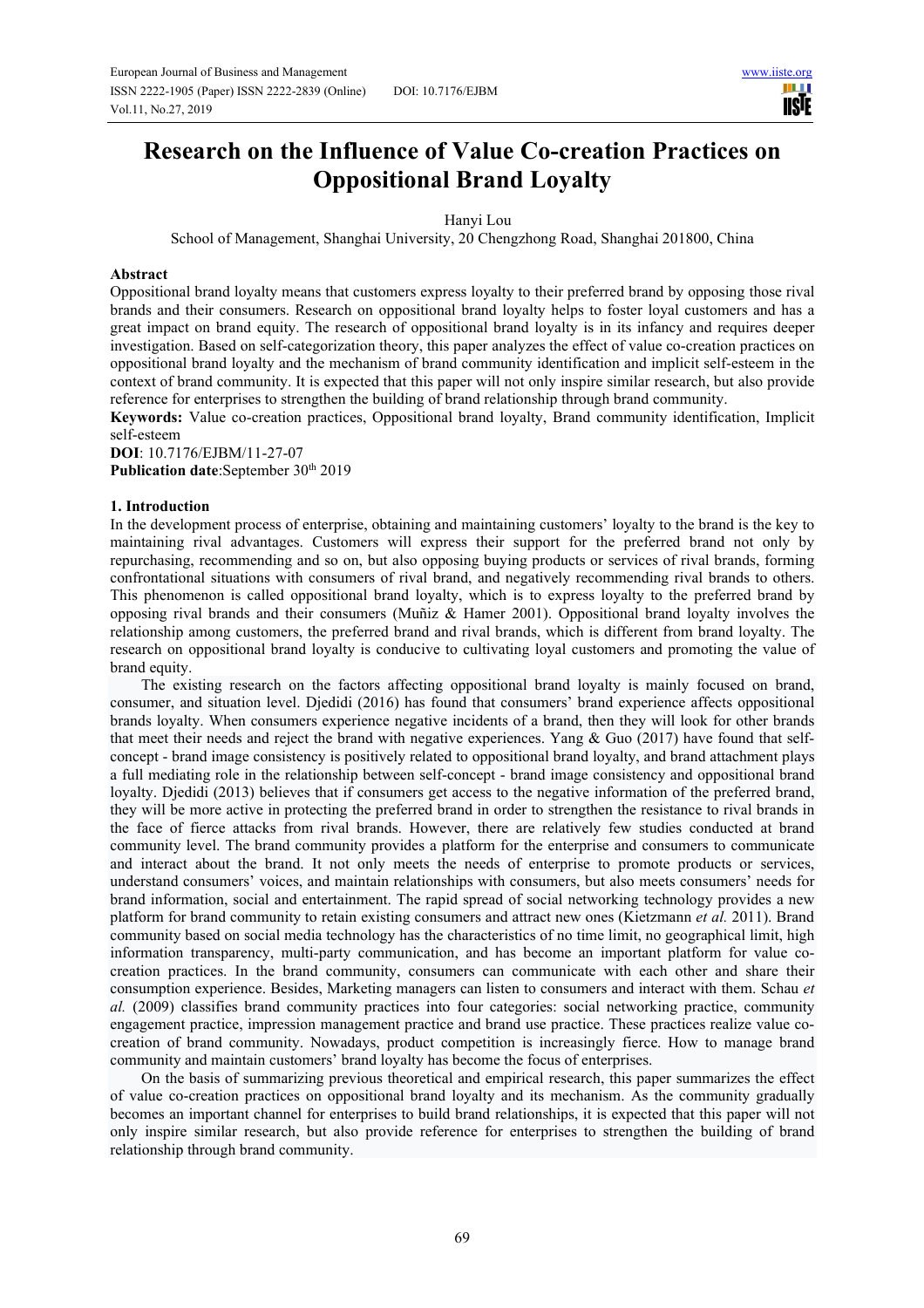шı **IISTE** 

# **2. Relationship between Value Co-creation Practices and Oppositional Brand Loyalty**

# *2.1 Oppositional Brand Loyalty*

The concept of oppositional brand loyalty was first proposed by Muñiz & Hamer (2001), that is, to express loyalty to the preferred brand by opposing rival brands and their consumers. This definition has also been accepted and used by a wide range of scholars.

Brand loyalty shows the harmonious relationship between customers and the brand they identify with, while oppositional brand loyalty also involves rival brands, reflecting the relationship among the three. Accordingly, for rival brands, oppositional brand loyalty is also an anti-consumption behavior. Anti-consumption behavior mainly includes brand avoidance, brand boycott, brand retaliation and so on. There are still significant differences between oppositional brand loyalty and the three. First, the difference between oppositional brand loyalty and brand avoidance is mainly reflected in the way of behavior. Brand avoidance is mainly manifested in not buying products or services of the brand, while oppositional brand loyalty includes some other antagonistic behaviors. Second, the difference between oppositional brand loyalty and brand boycott is mainly reflected in the behavior body. Brand boycott is a social activity, while oppositional brand loyalty is only an individual or collective behavior. Third, the difference between oppositional brand loyalty and brand retaliation is mainly reflected in the behavioral consequence. Brand retaliation is too extreme and may violate moral principles, while oppositional brand loyalty is usually not destructive. Since oppositional brand loyalty involves the interaction among customers, the preferred brand and rival brands, it has more special behavior characteristics and deserves further study.

## *2.2 Value Co-creation Practices and Oppositional Brand Loyalty*

Advance of networking and communication technology has brought new opportunities and challenges to relationship marketing, and brand community has received extensive attention from enterprises and researchers. Brand community takes brand as a link to connect consumers who like the same brand, so that this group can communicate and interact constantly with each other to maintain the vitality of the community. With the rapid development of the Internet, customers are creating value while consuming. Customer resources are crucial for brand development. Brand community provides an important platform for value co-creation of customers and the enterprise, in which the enterprise and customers can be win-win through a series of value co-creation practices. Brand researchers agree that in the context of brand community, strengthening brand community and promoting consumer experience can consolidate customer loyalty to the brand. In the brand community, customers gain value from interaction with the brand and other customers through value co-creation practices, which makes them trust and like the brand (Zhou *et al.* 2012). In the process of value co-creation practices, consumers' perception of brand image is consistent with self-concept, which can promote consumers' affection for the brand. At the same time, this positive perception of the preferred brand can also stimulate negative evaluation and opposition to rival brands (Phillips-Melancon & Dalakas 2014).

# *2.3 The Mediating Role of Brand Community Identification*

## 2.3.1 Value Co-creation Practices and Brand Community Identification

The collective value co-creation process in brand community is mainly driven by a series of practices: social networking practice, community engagement practice, impression management practice and brand use practice. These practices also include specific activities such as welcome, compassion, customization, commercialization and so on (Schau *et al.* 2009). Through practices in the brand community, consumers can interact continuously and deepen their understanding of the brand. Social capital theory shows that frequent interpersonal communication is conducive to building and strengthening social networking and trustworthy relationships, enhancing cohesion of the brand community (Lee *et al.* 2012), and thus promoting brand identity (Algesheimer *et al.* 2005). This paper believes that value co-creation practices promote friendship between consumers through common maintenance of the community. Also, they establish common brand values and common beliefs. What's more, value co-creation practices make them feel that this is their common home, thus strengthening identify of the community.

# 2.3.2 Brand Community Identification and Oppositional Brand Loyalty

Brand community identification not only enables community members to reach a consensus on the preferred brand, but also clarifies the relationship between the preferred brand and rival brands by defining "what brand is not" and "whom community members are not" (Kuo & Feng 2013). Common awareness is the inner connection that community members feel with each other, as well as the collective sense different from others outside the brand community. Madupu & Cooley (2010) point out that oppositional brand loyalty will also improve with the increase of common awareness among members of the brand community. Community identification is a kind of emotional dependence and commitment to the community, which in turn affects oppositional brand loyalty.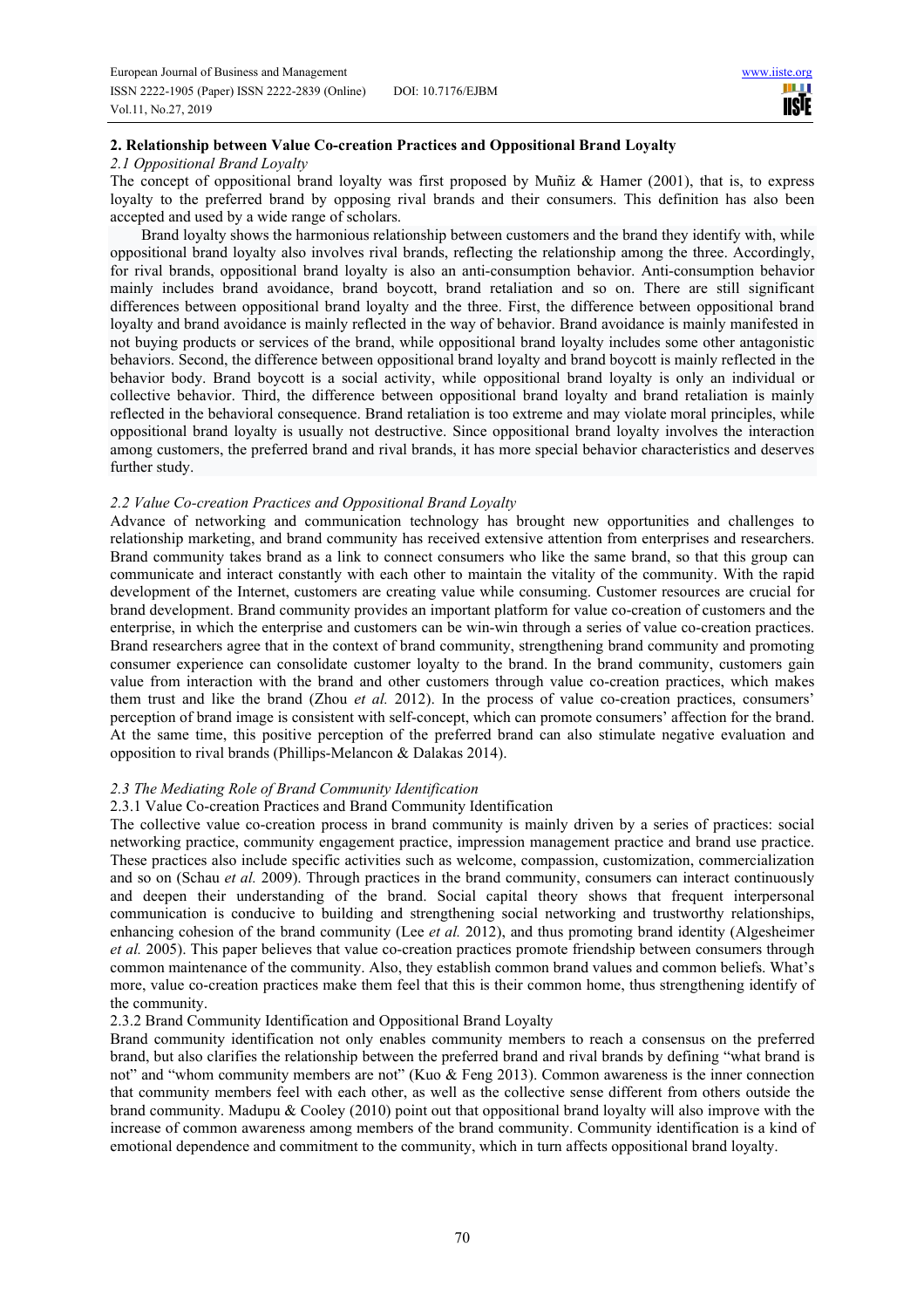2.3.3 The Mediating Role of Brand Community Identification between Value Co-creation Practices and Oppositional Brand Loyalty

Self-categorization theory shows that in group environment, individuals categorize themselves and others as internal and external groups respectively, emphasizing internal consistency for internal groups, while emphasizing external differences for external groups. According to self-categorization theory, brand community identification may be a bridge connecting value co-creation practices and oppositional brand loyalty. By participating in value co-creation practices, consumers can identify "people like me" among others, establish sincere relationships with like-minded people, develop common awareness and promote community identification. This kind of affection for brand community will enhance consumers' favor for the brand, and ultimately form rather high oppositional brand loyalty. Huo *et al.* (2016) takes the third-party virtual brand community as the research object, and they find that community identification plays a partial mediating role between community participation behaviors and oppositional brand loyalty. Wang (2018) points out that network density, trust reciprocity and common recognition of brand community positively affect oppositional brand loyalty through community identification.

### *2.4 The Moderating Role of Implicit Self-esteem*

Implicit self-esteem refers to people's self-assessment through implicit measurement (Greenwald & Banaji 1995). Gregg & Sedikides (2010) point out that low implicit self-esteem is conceptualized as a sign of selfvulnerability. The results consistently show that people with low implicit self-esteem are more defensive than those with high implicit self-esteem in threatening environment. Lisjak *et al.* (2012) argue that when consumers receive negative information about the brand they identify with, people with low implicit self-esteem are more likely to respond defensively. Individuals with low implicit self-esteem may also be threatened and troubled by positive events (Koole & Dehart 2007). Lisjak *et al.* (2012) argue that individuals with low implicit self-esteem are more defensive to the brand. When there is certain brand community identification, for individuals with low implicit self-esteem, they will expand support for the preferred brand, but be more disgusted with rival brands, thereby enhancing oppositional brand loyalty. Therefore, implicit self-esteem plays a negative moderating role between brand community identification and oppositional brand loyalty, that is, the lower the implicit selfesteem, the stronger the positive effect of brand community identification on oppositional brand loyalty.

### **3. Conclusion**

Based on the relevant theories and empirical studies, this paper believes that value co-creation practices will have certain effect on oppositional brand loyalty, and brand community identification plays a mediating role between value co-creation practices and oppositional brand loyalty. Implicit self-esteem negatively moderates the relationship between brand community identification and oppositional brand loyalty. Accordingly, this paper puts forward the following marketing strategies.

First, realize value co-creation practices of win-win orientation between the enterprise and customers through effective integration of resources. First of all, marketing managers should change the logic of brand marketing and realize that brand value is created by the enterprise and customers together. Only when it is recognized by customers, the brand can be endowed with higher value. Then, enterprises can use brand community as a platform for value co-creation. With the development of Internet technology, communication between people becomes more and more frequent. Enterprises can make full use of the advantages of Internet technology, know the customers' needs, and grasp market trends. The rise of brand community provides an effective way for enterprises to carry out marketing activities. Through the brand community, enterprises can interact with customers at any time, improve the customers' favor to the brand, and lay the foundation for future marketing activities. Finally, in brand community, enterprises can establish incentive mechanism to encourage community members to participate in value co-creation practices actively. Enterprises can build brand equity and create brand value through social networking, community engagement, impression management, brand use and other practical means. Then, it can strengthen the emotional needs of community members, get close to customers, and thus strengthen their oppositional brand loyalty.

Second, improve customers' brand community identification by establishing a harmonious brand community. Enterprises can carry out targeted construction of brand community and create a mutually beneficial community atmosphere. It can make community members establish common brand values, guide them to choose the brand of the enterprise, and strengthen oppositional brand loyalty. On the one hand, for value co-creation practices initiated by enterprises, we should pay attention to the contributions and returns of members in order to improve their satisfaction and identity. For example, members can be rewarded according to their contributions to the activities. On the other hand, community members are encouraged to organize value co-creation activities spontaneously, thereby enhancing inner community identity. For example, members are encouraged to discuss topics and exchange experience in the brand community to provide suggestions for the development of the brand community. Enterprises can also establish corresponding incentive mechanism according to the contributions of